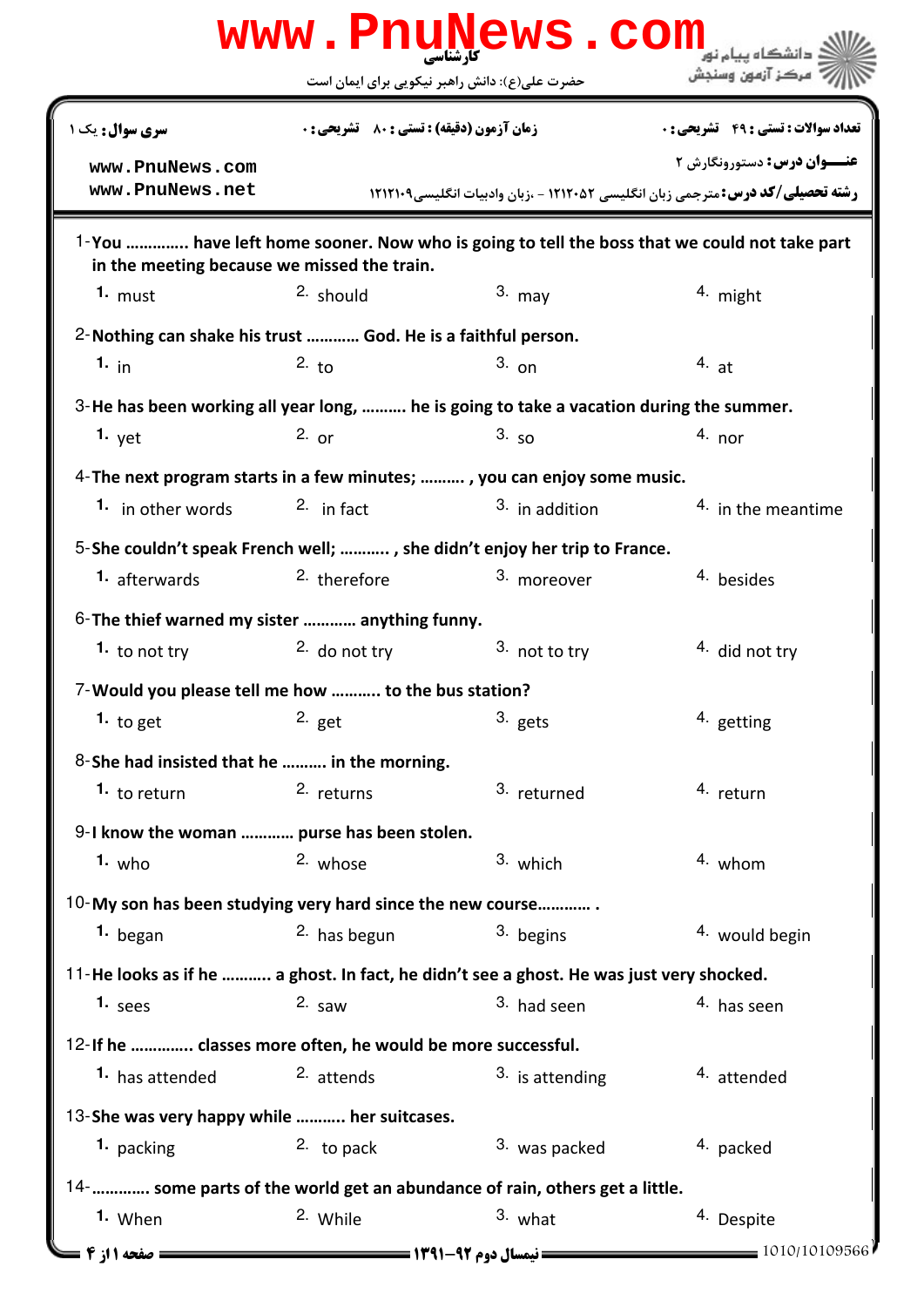|                                                                                                                 |                                                                    | www.PnuNews.com                                                                       |                                              |  |  |  |
|-----------------------------------------------------------------------------------------------------------------|--------------------------------------------------------------------|---------------------------------------------------------------------------------------|----------------------------------------------|--|--|--|
|                                                                                                                 | حضرت علی(ع): دانش راهبر نیکویی برای ایمان است                      |                                                                                       | ' مرڪز آزمون وسنڊش                           |  |  |  |
| <b>سری سوال:</b> یک ۱                                                                                           | <b>زمان آزمون (دقیقه) : تستی : 80 ٪ تشریحی : 0</b>                 |                                                                                       | <b>تعداد سوالات : تستي : 49 ۔ تشریحي : 0</b> |  |  |  |
| www.PnuNews.com                                                                                                 |                                                                    |                                                                                       | <b>عنــوان درس:</b> دستورونگارش ۲            |  |  |  |
| www.PnuNews.net                                                                                                 |                                                                    | <b>رشته تحصیلی/کد درس:</b> مترجمی زبان انگلیسی ۱۲۱۲۰۵۲ - ،زبان وادبیات انگلیسی۱۲۱۲۱۰۹ |                                              |  |  |  |
| 15-The police officer accused me of  on the freeway.                                                            |                                                                    |                                                                                       |                                              |  |  |  |
| 1. speeds                                                                                                       | 2. to speed                                                        | 3. speed                                                                              | 4. speeding                                  |  |  |  |
| 16- A the end of his letter, George has written he is looking forward to  from you.                             |                                                                    |                                                                                       |                                              |  |  |  |
| 1. hearing                                                                                                      | 2. hear                                                            | 3. heard                                                                              | <sup>4</sup> being hear                      |  |  |  |
| 17-She was sorry  losing that good job opportunity.                                                             |                                                                    |                                                                                       |                                              |  |  |  |
| 1. $_{\text{on}}$                                                                                               | $2.$ with                                                          | $3.$ about                                                                            | 4. for                                       |  |  |  |
| 18-My sister helped me  the outline of that paragraph.                                                          |                                                                    |                                                                                       |                                              |  |  |  |
| 1. written                                                                                                      | 2. writing                                                         | $3.$ to writing                                                                       | 4. write                                     |  |  |  |
| 19-She was delighted  her best friend back to work.                                                             |                                                                    |                                                                                       |                                              |  |  |  |
| 1. $saw$                                                                                                        | $2.$ see                                                           | 3. seeing                                                                             | 4. to see                                    |  |  |  |
| 20-He was strong enough  so much pressure at work.                                                              |                                                                    |                                                                                       |                                              |  |  |  |
| <sup>1.</sup> tolerate                                                                                          | <sup>2</sup> to tolerate                                           | 3. tolerating                                                                         | 4. tolerates                                 |  |  |  |
|                                                                                                                 | 21-It has been almost impossible for her  away from her family.    |                                                                                       |                                              |  |  |  |
| 1. to live                                                                                                      | 2. living                                                          | 3. live                                                                               | 4. lives                                     |  |  |  |
| 22-The dinner  now is for the members of the committee.                                                         |                                                                    |                                                                                       |                                              |  |  |  |
| 1. to preparing                                                                                                 | 2. be prepared                                                     | <sup>3.</sup> being prepared                                                          | 4. been prepared                             |  |  |  |
| 23-I overheard him  his salesclerk for the mistake.                                                             |                                                                    |                                                                                       |                                              |  |  |  |
|                                                                                                                 | 1. reprimanded $\frac{2}{1}$ to reprimand $\frac{3}{1}$ reprimands |                                                                                       | 4. reprimanding                              |  |  |  |
| 24-  too much, he felt sleepy.                                                                                  |                                                                    |                                                                                       |                                              |  |  |  |
| 1. Being eaten                                                                                                  | <sup>2.</sup> Having eaten                                         | $3.$ To eat                                                                           | 4. To have eaten                             |  |  |  |
| 25-There are many people in the world who are afraid to fly; , air travel is very popular.                      |                                                                    |                                                                                       |                                              |  |  |  |
| 1. even though                                                                                                  | <sup>2.</sup> in other words                                       | 3. in order that                                                                      | 4. provided that                             |  |  |  |
| 26-The seats were so  that we didn't want to get up.                                                            |                                                                    |                                                                                       |                                              |  |  |  |
| 1. comfortable                                                                                                  | 2. comfortably                                                     | 3. comfort                                                                            | 4. to comfort                                |  |  |  |
| 27-   Shakespeare died in 1616, he had written more than 37 plays before then.                                  |                                                                    |                                                                                       |                                              |  |  |  |
| 1. As soon as                                                                                                   | 2. While                                                           | 3. Once                                                                               | 4. By the time                               |  |  |  |
| 28-When I was a little kid, I  play hide and seek with Sally and Tom every day. But I don't do<br>that anymore. |                                                                    |                                                                                       |                                              |  |  |  |
| <sup>1.</sup> had better                                                                                        | <sup>2.</sup> used to                                              | 3. ought to                                                                           | 4. would rather                              |  |  |  |
|                                                                                                                 |                                                                    |                                                                                       |                                              |  |  |  |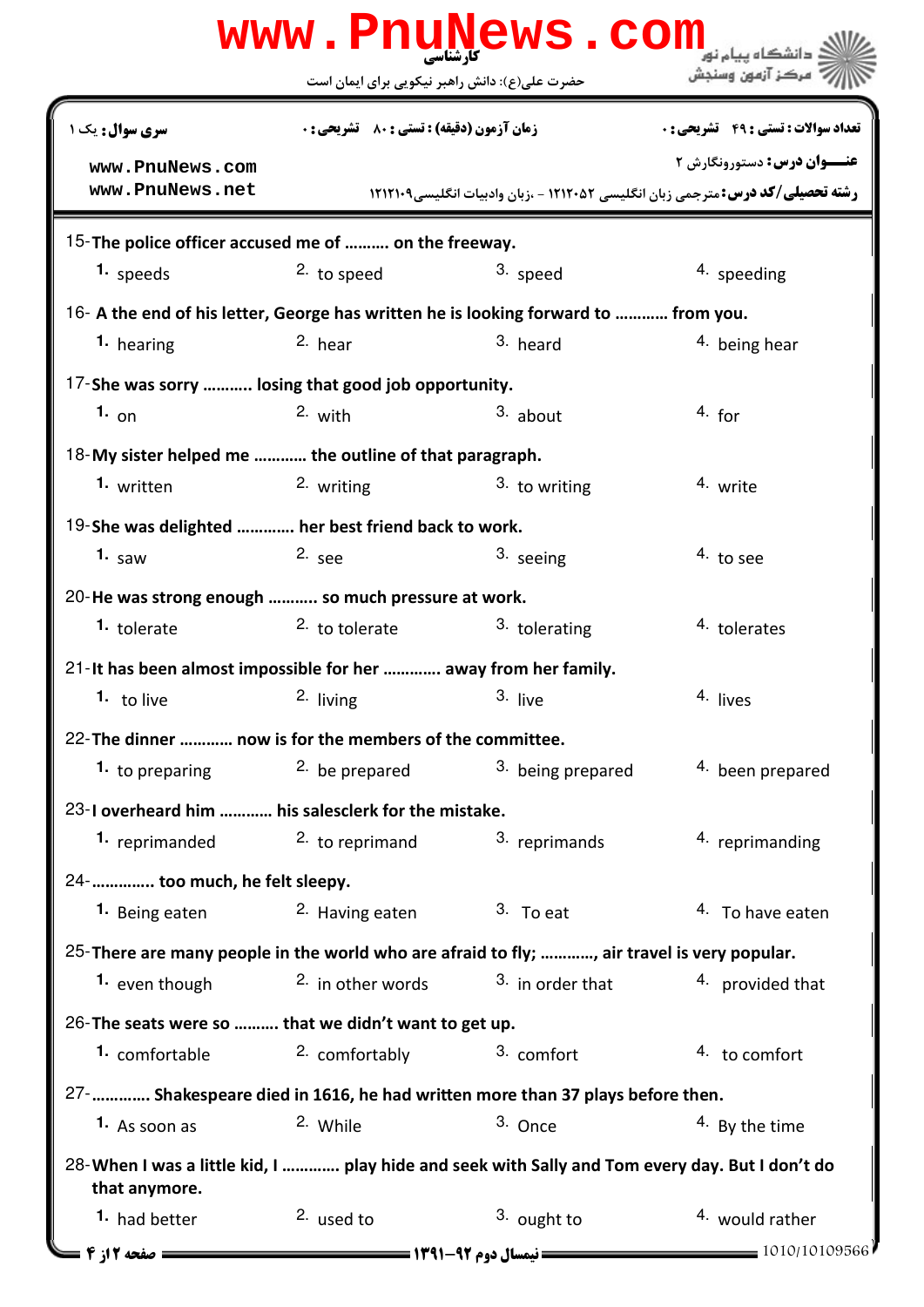| www.PnuNews.com<br>دانشگاه بیام نو <mark>ر</mark>                                                                                                    |                                                                                                                |                                               |                                                                                       |                                              |  |
|------------------------------------------------------------------------------------------------------------------------------------------------------|----------------------------------------------------------------------------------------------------------------|-----------------------------------------------|---------------------------------------------------------------------------------------|----------------------------------------------|--|
|                                                                                                                                                      |                                                                                                                | حضرت علی(ع): دانش راهبر نیکویی برای ایمان است |                                                                                       | ُ ' مرڪز آزمون وسنڊش                         |  |
| سری سوال: یک ۱                                                                                                                                       |                                                                                                                | زمان آزمون (دقیقه) : تستی : 80 ٪ تشریحی : 0   |                                                                                       | <b>تعداد سوالات : تستي : 49 - تشريحي : 0</b> |  |
| www.PnuNews.com<br>www.PnuNews.net                                                                                                                   |                                                                                                                |                                               | <b>رشته تحصیلی/کد درس:</b> مترجمی زبان انگلیسی ۱۲۱۲۰۵۲ - ،زبان وادبیات انگلیسی۱۲۱۲۱۰۹ | <b>عنــوان درس:</b> دستورونگارش ۲            |  |
| 29-Whicho of the following sentences has correct punctuation?                                                                                        |                                                                                                                |                                               |                                                                                       |                                              |  |
| 1. The hospital needs to improve soon. The patients, otherwise, will start to complain about so many<br>different things.                            |                                                                                                                |                                               |                                                                                       |                                              |  |
| different things.                                                                                                                                    | <sup>2.</sup> The hospital needs to improve soon. The patients otherwise, will start to complain about so many |                                               |                                                                                       |                                              |  |
| 3. The hospital needs to improve soon, otherwise the patients will start to complain about so many<br>different things.                              |                                                                                                                |                                               |                                                                                       |                                              |  |
| <sup>4.</sup> The hospital needs to improve soon the patients will start to complain about so many different<br>things; otherwise.                   |                                                                                                                |                                               |                                                                                       |                                              |  |
| 30-What  is his rejection of that good offer.                                                                                                        |                                                                                                                |                                               |                                                                                       |                                              |  |
| 1. can't I understand                                                                                                                                |                                                                                                                |                                               | <sup>2.</sup> I can't understand                                                      |                                              |  |
| 3. am I able to understand                                                                                                                           |                                                                                                                |                                               | 4. couldn't I understand                                                              |                                              |  |
| 31-Neither is he very mean, ------------ is he very generous.                                                                                        |                                                                                                                |                                               |                                                                                       |                                              |  |
| 1. nor                                                                                                                                               | 2. $or$                                                                                                        |                                               | 3. either                                                                             | $4.$ also                                    |  |
| 32- The doctor asked ---------- I felt okay. I told him that I didn't feel well.                                                                     |                                                                                                                |                                               |                                                                                       |                                              |  |
| 1. whether                                                                                                                                           | 2. what                                                                                                        |                                               | $3.$ that                                                                             | 4.50                                         |  |
| 33-Which of the following words should be deleted from the sentence below?<br>"I am looking for the books that she bought them in Vienna last week." |                                                                                                                |                                               |                                                                                       |                                              |  |
| 1. for                                                                                                                                               | $2.$ that                                                                                                      |                                               | $3.$ them                                                                             | 4. in                                        |  |
| 34-I will enjoy living with my brother ---------------- they keep the apartment clean.                                                               |                                                                                                                |                                               |                                                                                       |                                              |  |
| 1. as long as                                                                                                                                        | 2. unless                                                                                                      |                                               | 3. by the time                                                                        | 4. even if                                   |  |
| 35-They would like to buy the old house rather than the new one,                                                                                     |                                                                                                                |                                               |                                                                                       |                                              |  |
| 1. aren't they                                                                                                                                       | 2. wouldn't they                                                                                               |                                               | 3. don't they                                                                         | 4. would they                                |  |
|                                                                                                                                                      | 36-If the weather -------------- good yesterday, I would have gone to the park.                                |                                               |                                                                                       |                                              |  |
| 1. were                                                                                                                                              | $2.$ be                                                                                                        |                                               | 3. had been                                                                           | 4. would be                                  |  |
| 37-He is responsible for the  of the office.                                                                                                         |                                                                                                                |                                               |                                                                                       |                                              |  |
| 1. manages                                                                                                                                           | 2. manager                                                                                                     |                                               | 3. managing                                                                           | 4. management                                |  |
| 38-Television is entertaining; , it is sometimes instructive.                                                                                        |                                                                                                                |                                               |                                                                                       |                                              |  |
| 1. otherwise                                                                                                                                         | 2. moreover                                                                                                    |                                               | $3.$ as a result                                                                      | 4. on the contrary                           |  |
|                                                                                                                                                      |                                                                                                                |                                               |                                                                                       |                                              |  |